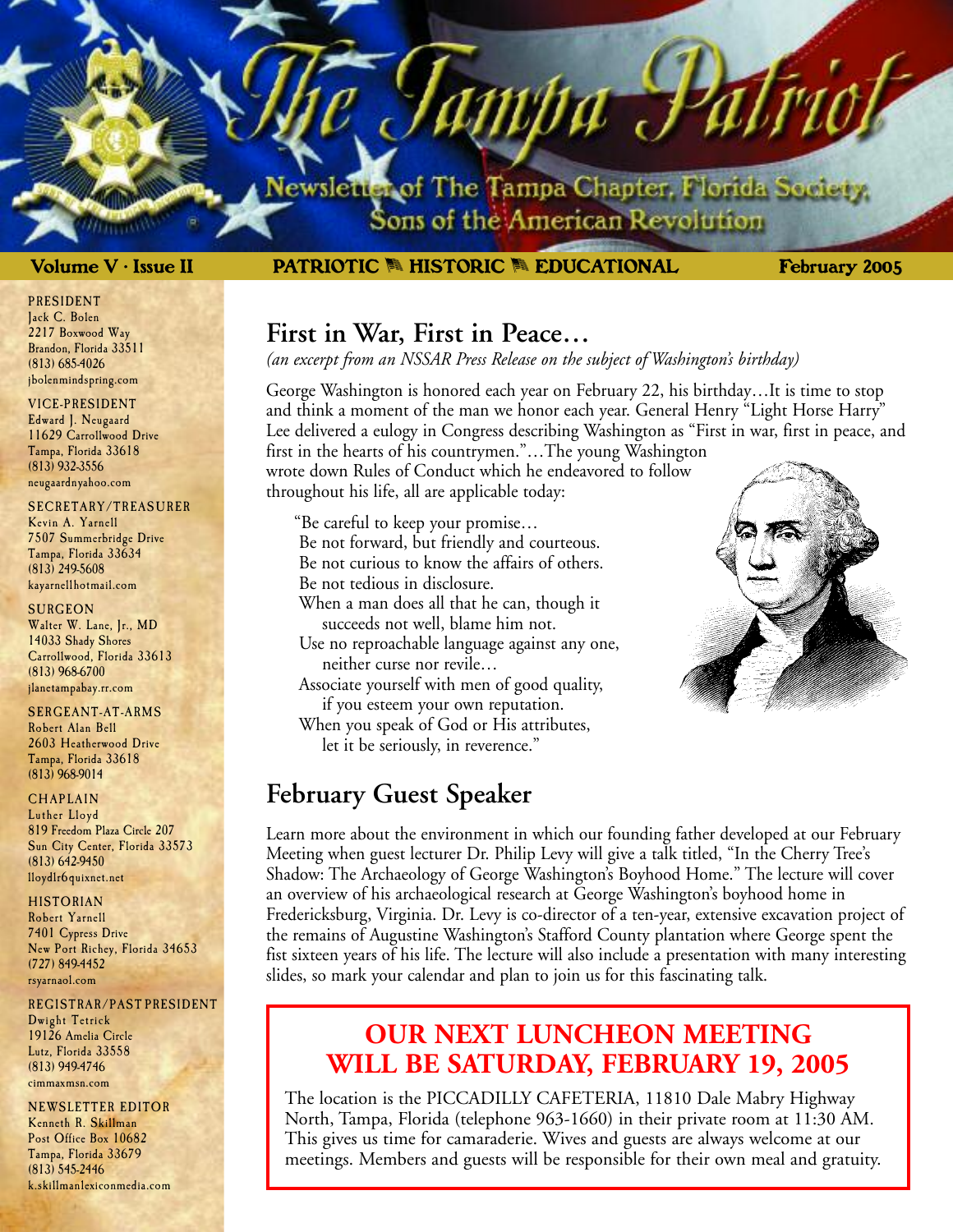# **Minutes of the January 15, 2005 meeting of the Tampa Chapter SAR**

President Tetrick called the meeting to order at 12:00. The president offered the invocation. The John Skillman led the pledge to the flag and the President led the pledge to the SAR.

Members present: Jack Bolen, Dwight Tetrick, Manning Miller, Rodney Stebbins, Ed Neugaard, John Skillman, Kenneth Skillman, Allen Bell, Luke Lloyd and Kevin Yarnell.

Welcome guests: Janett Tetrick, June Bolen, Jeanne Lloyd.

The President reported on the Liberty tree. The person we were dealing with at the City has left the position. Dwight expects an update later this month.

The president presented a membership certificate to John Skillman.

Manning Miller inducted the 2005 officers.

Following lunch the president began by expressing his and the chapter's appreciation for Dwight Tetrick's five years of service as the chapter's president and for Janet's help with our new member's applications. The warm applause that followed indicated the member's agreement.

President Bolen then asked the secretary for his report. The secretary apologized for being late due to his attendance at the State Society Board of Management Meeting. He reported that the chapter's annual report had been filed and that two new membership certificates had been received.

The treasurer reported a balance of \$2229.98.

President Bolen then asked Dwight to present the membership certificate to Kenneth Skillman, our newest member.

The secretary explained to the membership why the yearbook had been delayed. Several of our members still have not paid their dues and he was reluctant to send the data to Rodney Stebbins and have it be inaccurate. Rodney had learned that Kenneth Skillman has expertise in newsletters and printing and he suggested that Kenneth take over the job as editor. The president accepted this as a nomination. After a second, the election carried.

> Ed Neuguaard reported on the next month's program. A professor at USF will be discussing an early home of George Washington.

> > The president reminded the membership of the passing of James Washburn our chaplain. Luke Lloyd agreed to do take on this job. After some discussion it was decided a second chaplain's book would be purchased and retained by the secretary.

President Bolen thanked Manning Miller for doing our officer induction.

Kenneth Skillman won the 50/50 drawing. The treasury was enriched by \$12.00

President Bolen led the recessional and gave the benediction. The meeting adjourned at 1:30pm.

Respectfully submitted,

Kevin Yarnell *Chapter Secretary*





*Compatriot John Skillman (left) is presented his SAR Membership Certificate by out-going President Dwight Tetrick.*



*Compatriot Ken Skillman (left) is presented his SAR Membership Certificate by Past President Dwight Tetrick.*

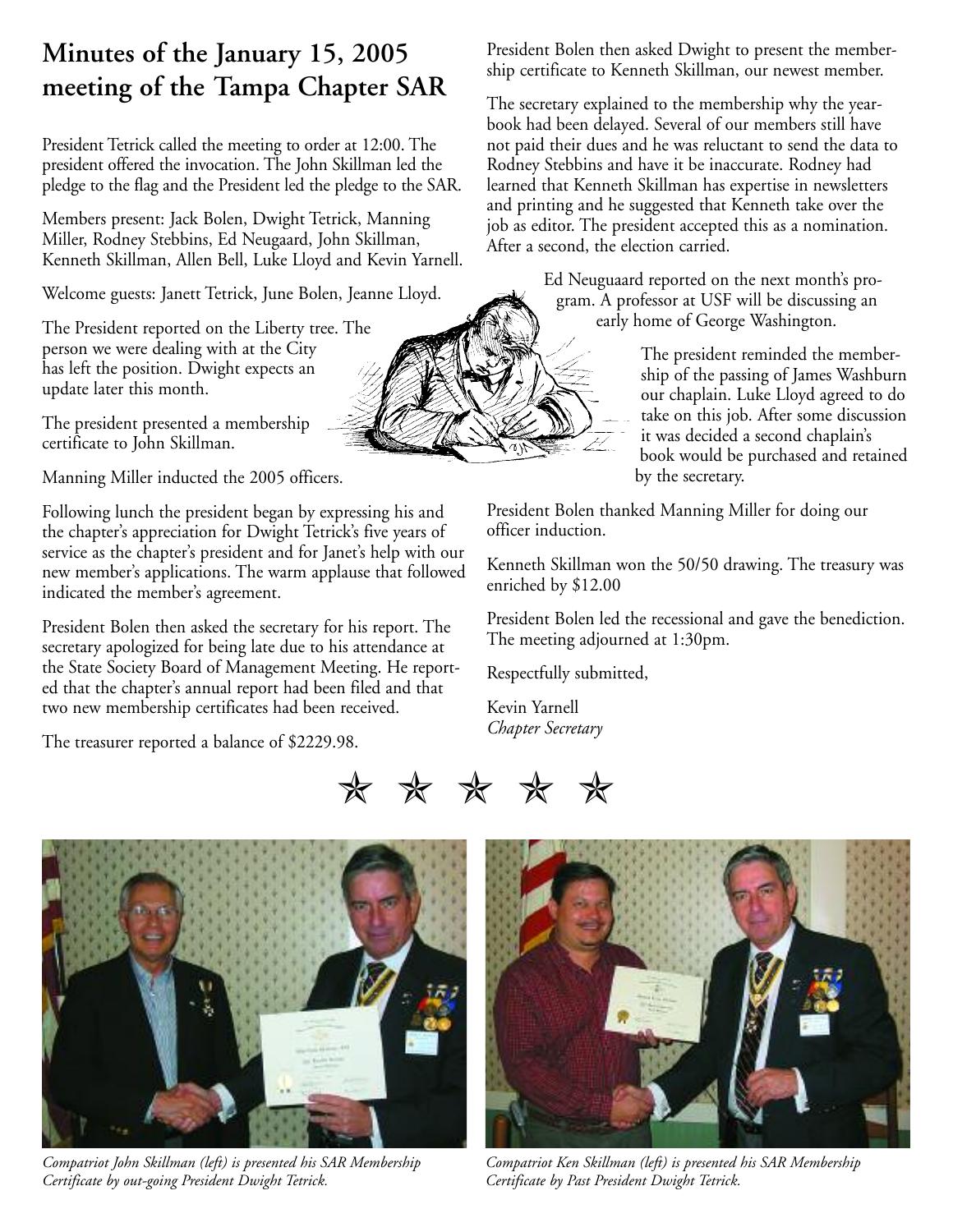

*New President Jack Bolen (left) accepts "President's Gavel" from Installing Officer M.D. Miller at the January 15th 2005 ceremony.*



*Group Photo (left to right) of Past President (200-04) Dwight Tetrick Registrar, Past President (1997-98) Kevin Yarnell Secretary/Treasurer, Compatriot Edward Neugaard Vice-President, and Compatriot Jack Bolen President. Installing Officer, Past President (St. Petersburg Chapter) Manning "M.D." Miller stands to the right.*

*Look for photos of Sergeant-at-Arms Robert Alan Bell and Chaplain Luther Lloyd in next month's issue.*

# **A Few Thoughts From Our President**

*"…it would be peculiarly improper to omit in this first official act my fervent supplications to that Almighty Being who rules over the universe,…that His benediction may consecrate to the liberties and happiness of the people of the United States… No people can be bound to acknowledge and adore the Invisible Hand which conducts the affairs of men more than those of the United States. Every step by which they have advanced to the character of an independent nation seems to have been distinguished by some token of providential agency…"*

> Washington's First Inaugural Address, April 30, 1789

The recent inauguration of President George W. Bush caused a great deal of discussion regarding the proper place, if any, of religion in the inauguration ceremony. It is clear that the majority of our Founding Fathers opposed any officially sanctioned state religion. It also seems clear, at least to me that the majority credited our very existence as a nation to a Supreme Being.

Jack Bolen *President*



# **Upcoming State & National Events**

**115TH ANNUAL CONGRESS, NSSAR** 1-5 July 2005 Hyatt Regency Hotel Louisville, KY

**MIAMI CHAPTER'S 3RD PATRIOT TRAIL** 16-22 October 2005 West Point, NY



**Compatriot James E. Washburn** 11/24/1918 - 12/3/2004

*"We will always remember his outstanding example of devotion to God and country."*

MMMMMMMMMMMMMMM